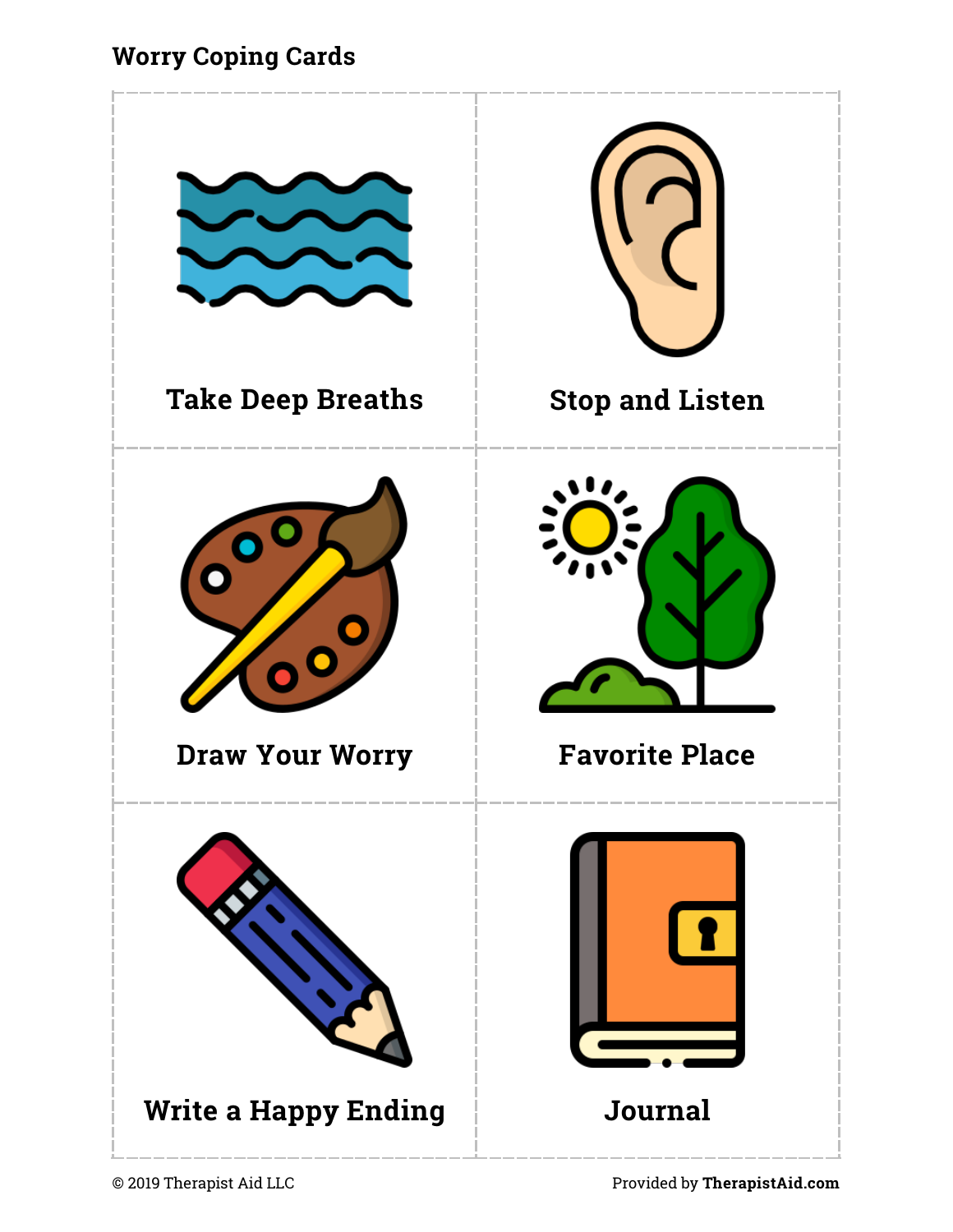#### **Stop and Listen**

Spend a few minutes just listening to the sounds around you. What sounds do you hear? Are they loud or soft? Pay special attention to interesting sounds you've never noticed before.

### **Take Deep Breaths**

Breathe in slowly through your nose and hold the air in your lungs. When you are ready to release the air, put your lips together and pretend like you are blowing through a straw. Do this 20 times.

### **Favorite Place**

Think of a place where you feel calm, comfortable, and happy. It may be a beach, a forest, your bedroom, or somewhere else. Imagine what this place looks and sounds like and imagine how good you feel when you're there.

### **Journal**

Write about your worries. Use these questions to get started:

- What are you worried about?
- What do you do when you're worried?
- What happened the last time you worried about something similar?

# **Draw Your Worry**

Draw a picture about your worry. Here are some ideas:

- What you look like when you're worried and when you're calm.
- What you can do to stop worrying.
- Something you are worrying about.

# **Write a Happy Ending**

Usually when you worry, you imagine things ending badly. Try writing about your worry, but make the ending positive. Write about how you solve a problem, relax, start feeling better, or handle your worry.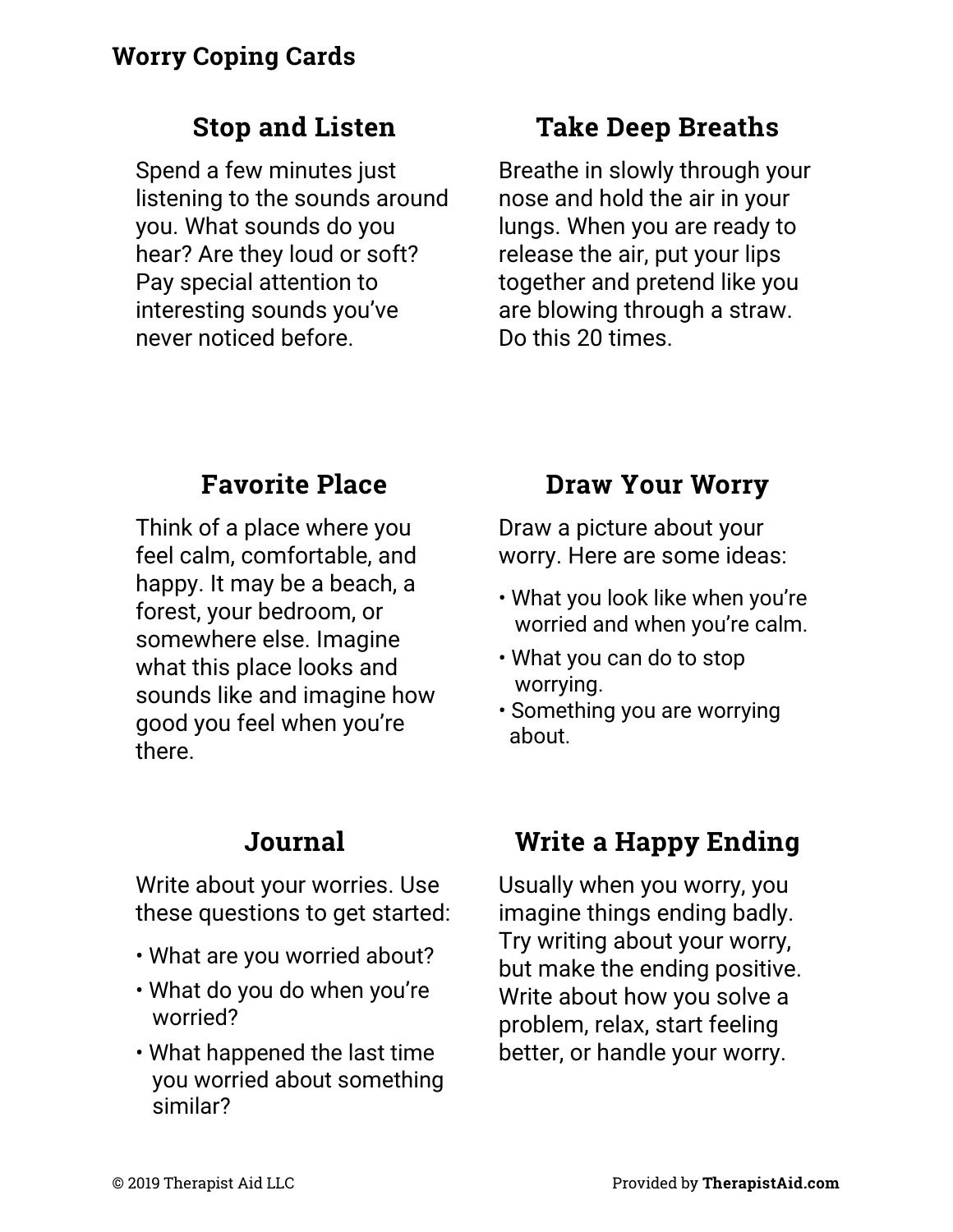### **Worry Coping Cards**